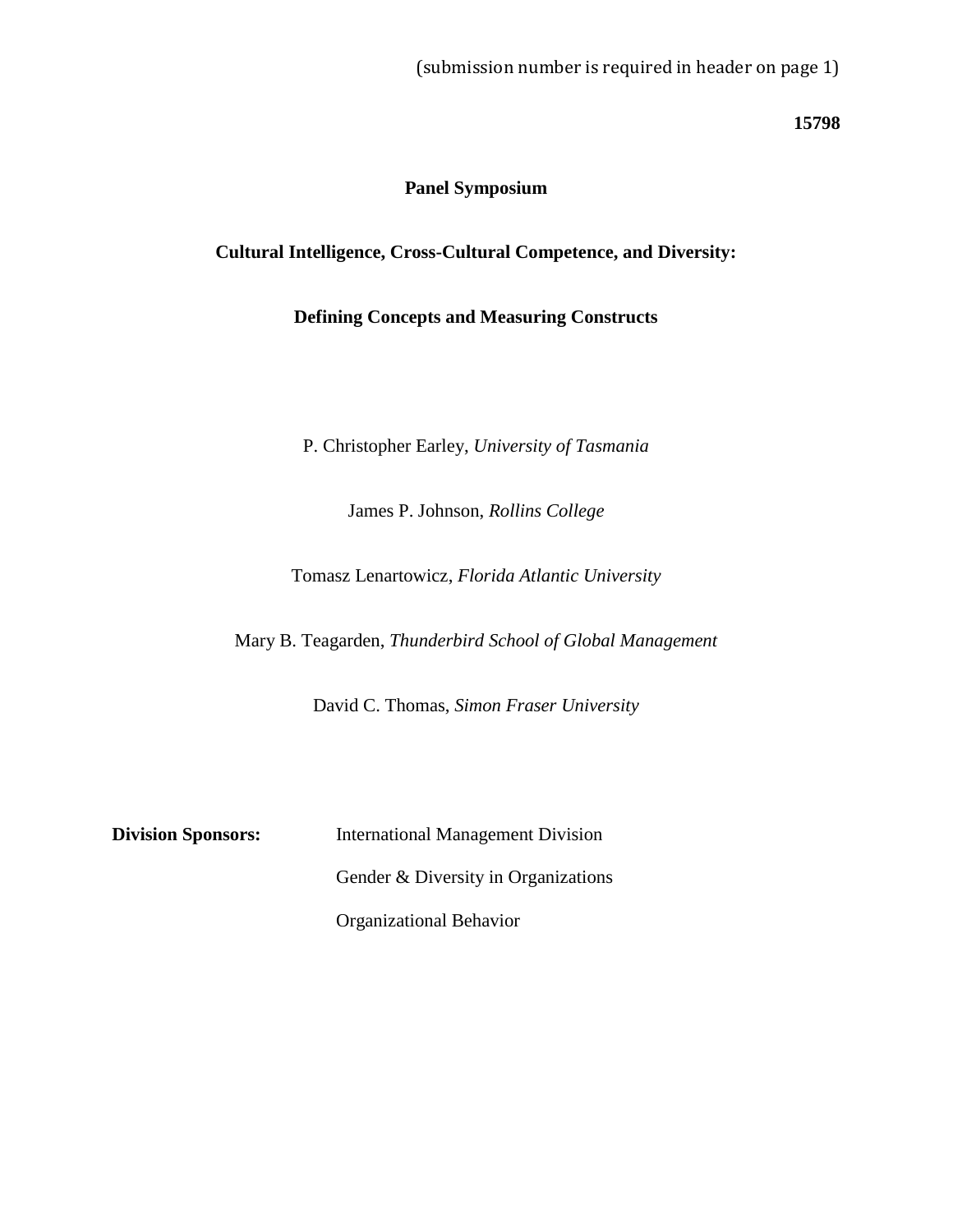# **Panel Symposium**

*When I use a word, it means just what I choose it to mean — neither more nor less.* Humpty Dumpty*, in Alice Through the Looking-Glass*

Interest in cross-cultural management issues – at least from a North American perspective – seems to have begun in the mid-1960's with the publication of *Managerial Thinking: An International Study* (Hair, Ghiselli & Porter, 1965). However, it was not until the early 1970s that scholars began to publish a wide range of cross-national studies in management, encouraged in part by Peter Drucker's exhortation to U.S. management scholars to expand their horizons:

*"Management is a social function and embedded in a culture – a society – a tradition of values, customs and beliefs and in governmental and political systems. Management is – and should be – culture conditioned; but, in turn, management and managers shape culture and society …. Management as a discipline and management as a practice were tackled from the beginning by men [sic] of many nationalities and races. It was a temporary aberration … to forget this and believe instead against all evidence that management was an American specialty, if not an American invention."*

(Drucker, 1974: xii)

Yet almost ten years later Adler lamented:

*"Less than 5 percent of organizational behavior articles published in top American management journals focused on cross-cultural issues. The majority of the crosscultural articles were single culture studies; less than 1 percent investigated the interaction between employees of different cultures."* (Adler, 1983)

2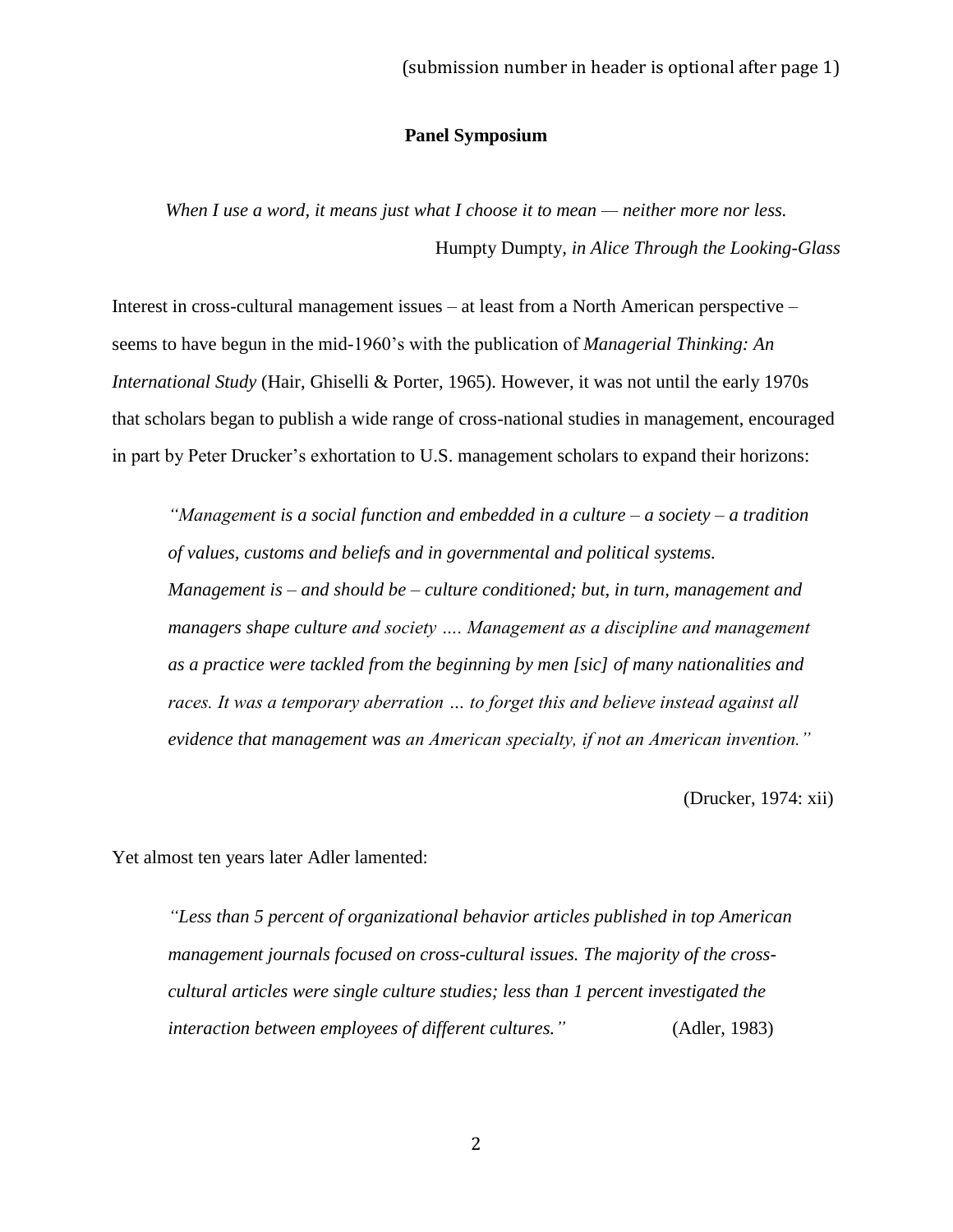Now, thirty years on, we have a plethora of cross-cultural management studies and, in addition to publications in the standard business journals, there are at least 3 journals devoted to crosscultural management and dozens of textbooks on culture, cultural intelligence, cross-cultural research, cultural competence, cross-cultural diversity, cross-cultural training, etc. Yet, despite this research output, there still appears to be confusion about the meaning and scope of the concepts that we use.

In the broad management literature there is no common interpretation (and much misinterpretation) of the following concepts:

## **cross-cultural competence, intercultural competence,**

## **cultural knowledge, cultural intelligence, cultural quotient (CQ)**

In addition, recent research in international management and leadership has focused on the importance of developing a **global mindset**, which encompasses the above concepts. Furthermore, the confusion over definitions has, in turn, led to delays and false-starts in developing appropriate measures for some of the constructs.

Therefore, the purpose of this panel symposium is to engage a group of panelists in a formal, moderated, interactive discussion of  $(1)$  the terms above in the context of diversity;  $(2)$  the panelists' interpretation of them; (3) the relationships among them; (4) the implications of their use in a culturally diverse work environment; and (5) how they can be measured.

**Panelists.** We have invited experts in the fields of cross-cultural management, cultural intelligence, and global mindset. The members of the panel originate from five countries – USA, UK, Poland/Brazil, and Australia. They are: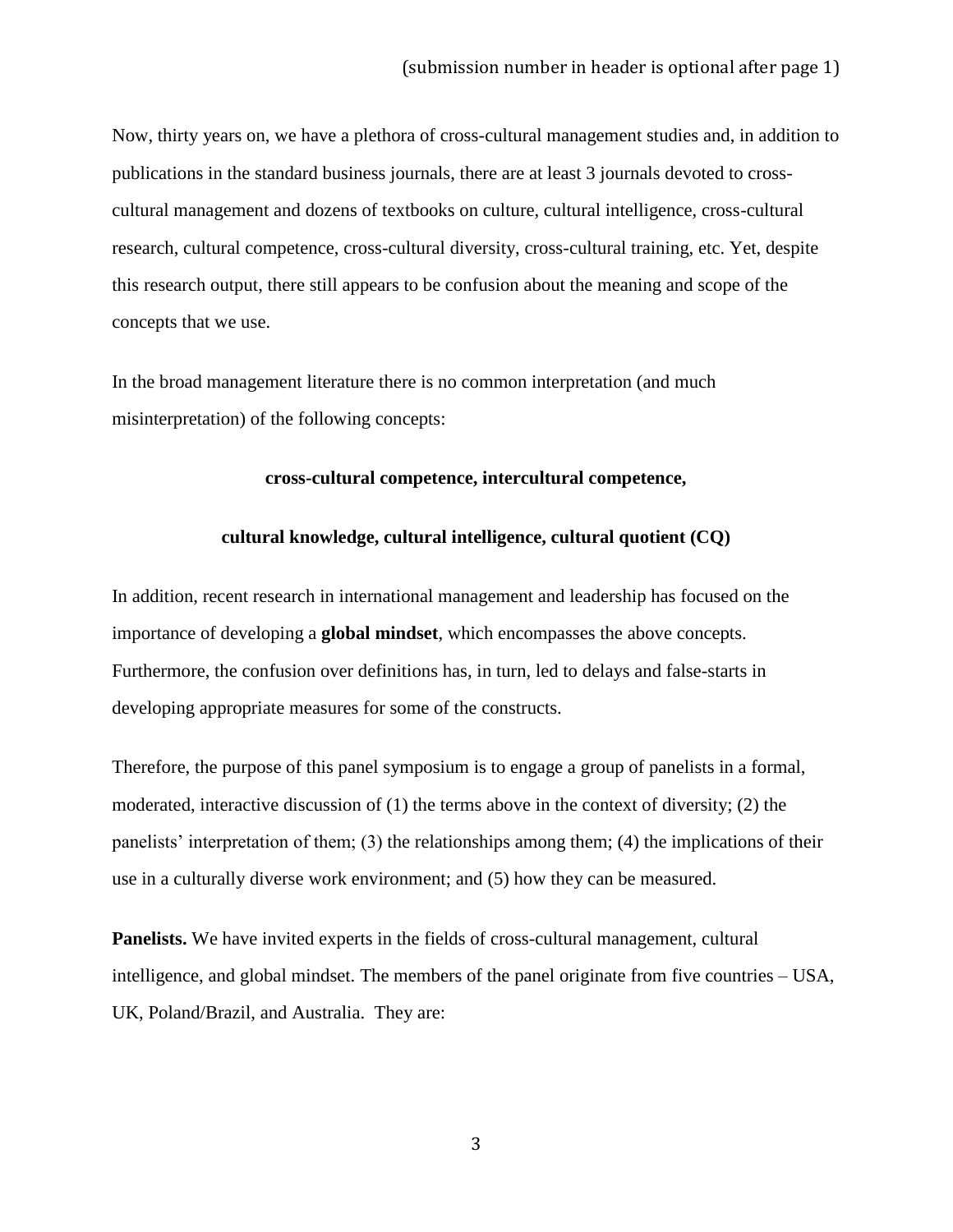- 1. Chris Earley, Dean, Krannert School of Management at Purdue University. The author of 10 books and numerous articles and book chapters, his recent publications include *Cultural Intelligence: Individual Interactions Across Cultures* (with Ang Soon), *Multinational Work Teams: A New Perspective* (with Cristina Gibson), *Culture, Selfidentity, and Work* and *The Transplanted Executive: Managing in Different Cultures* (both with Miriam Erez), *Face, Harmony, and Social Structure: An Analysis of Behavior in Organizations*, and "Creating Hybrid Team Cultures: An Empirical Test of International Team Functioning" (with E. Mosakowski, *Academy of Management Journal*).
- 2. Jim Johnson, Professor of International Business, Rollins College. (Panel Moderator). His research has been presented at major international conferences and published in leading journals, including *Journal of International Business Studies, Strategic Management Journal, Management International Review, Journal of World Business, International Marketing Review*, and *Journal of Business Research*. With Tom Lenartowicz and Salvador Apud, co-authored "Cross-cultural competence: Toward a definition and a model," *Journal of International Business Studies.*
- 3. Tom Lenartowicz, Professor of International Business, Florida Atlantic University, has published in *Journal of International Business Studies, Management International Review*, *International Human Resource Management Journal* and other IB journals. With Jim Johnson and Salvador Apud (2006), co-authored "Cross-cultural competence: Toward a definition and a model," *Journal of International Business Studies*. He sits on editorial boards of four major IB journals.
- 4. Mary Teagarden, Professor of Global Strategy, Thunderbird School of Global Management, Distinguished Professor of Undergraduate Studies, and editor-in-chief of *Thunderbird International Business Review*. She has published more than 110 articles, books, chapters, and case studies in *Harvard Business Review*, *Academy of Management Journal*, *Human Resource Management, Journal of Operations Management, California*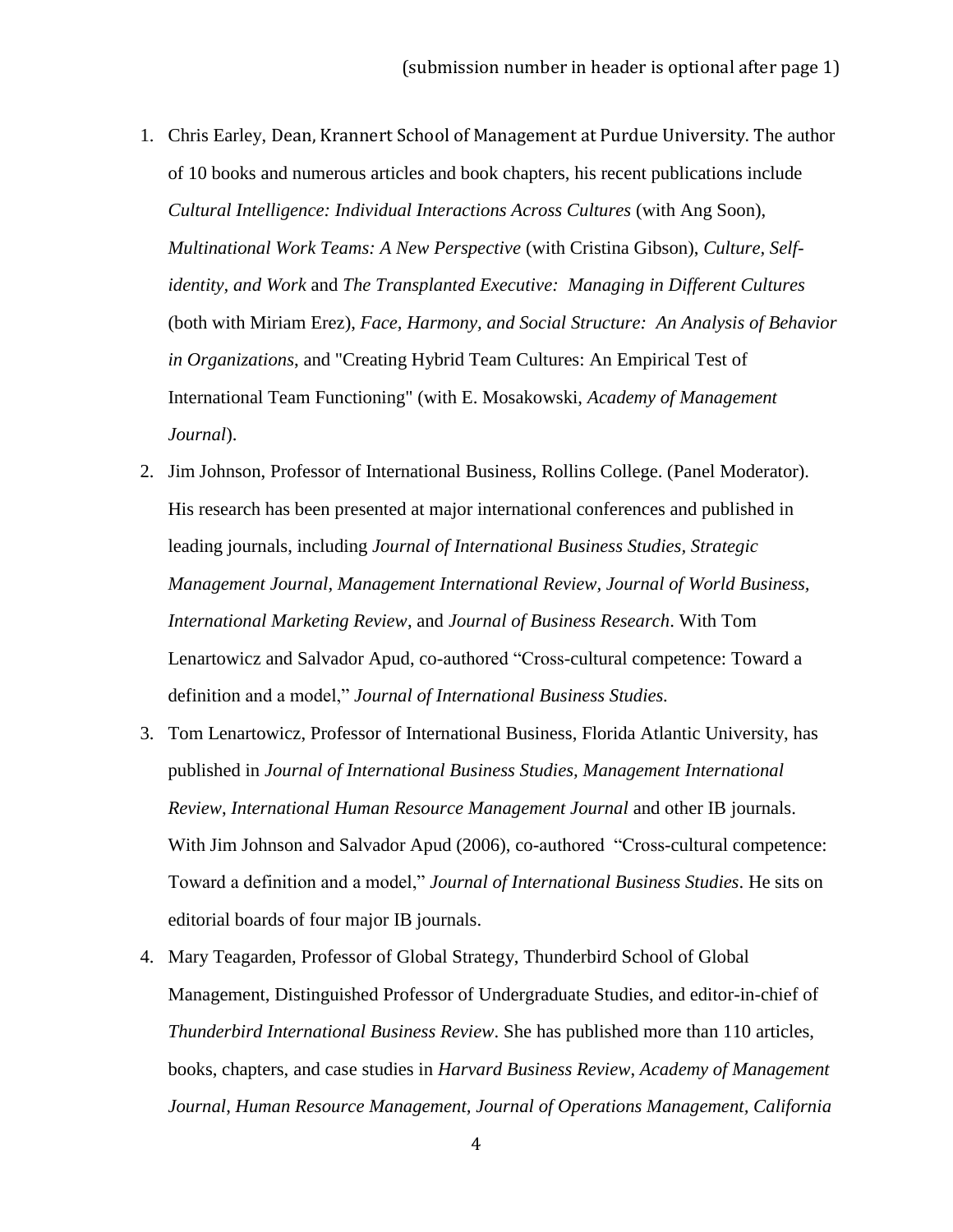*Management Review, Asia Pacific Journal of Management, Management and Organization Review, Management International Review* and *Organizational Dynamics*  among others, and her current research projects focus on business dynamics in the Asian Pacific rim, Latin America and emerging market economies, including the People's Republic of China and India - and developing leaders' global mindsets. Dr. Teagarden sits on seven editorial boards and serves as an Advisor or Director on nine international corporate Boards.

5. Dave Thomas, Professor of International Business, Australian School of Business, University of New South Wales, Sydney. His publications include *Cultural Intelligence: Living and Working Globally* and *The Handbook of Cross-Cultural Management Research, co-edited with* Peter B. Smith and Mark F. Peterson.

**Format**. The format of the 90-minutes symposium will be as follows:

- Brief introduction to the topic and the panelists (5 minutes)
- Each panelist discusses the topic from his/her perspective (5-10 minutes each)
- Moderated panel discussion (20-30 minutes)
- Questions/comments from the audience (25 minutes)
- Concluding statements from the panelists

All members of the proposed panel have agreed to participate.

# **Interest to Sponsoring Divisions**

Although the terms above developed out of the international management literature, they apply not only to management and leadership across national borders but also to diversity in the polycontextual workplace within the nation-state in dealing with people from different ethnicities, religions, genders, and sexual orientations. For this reason, and because this topic closely reflects the theme of the 2014 Academy of Management meeting, *The Power of Words,*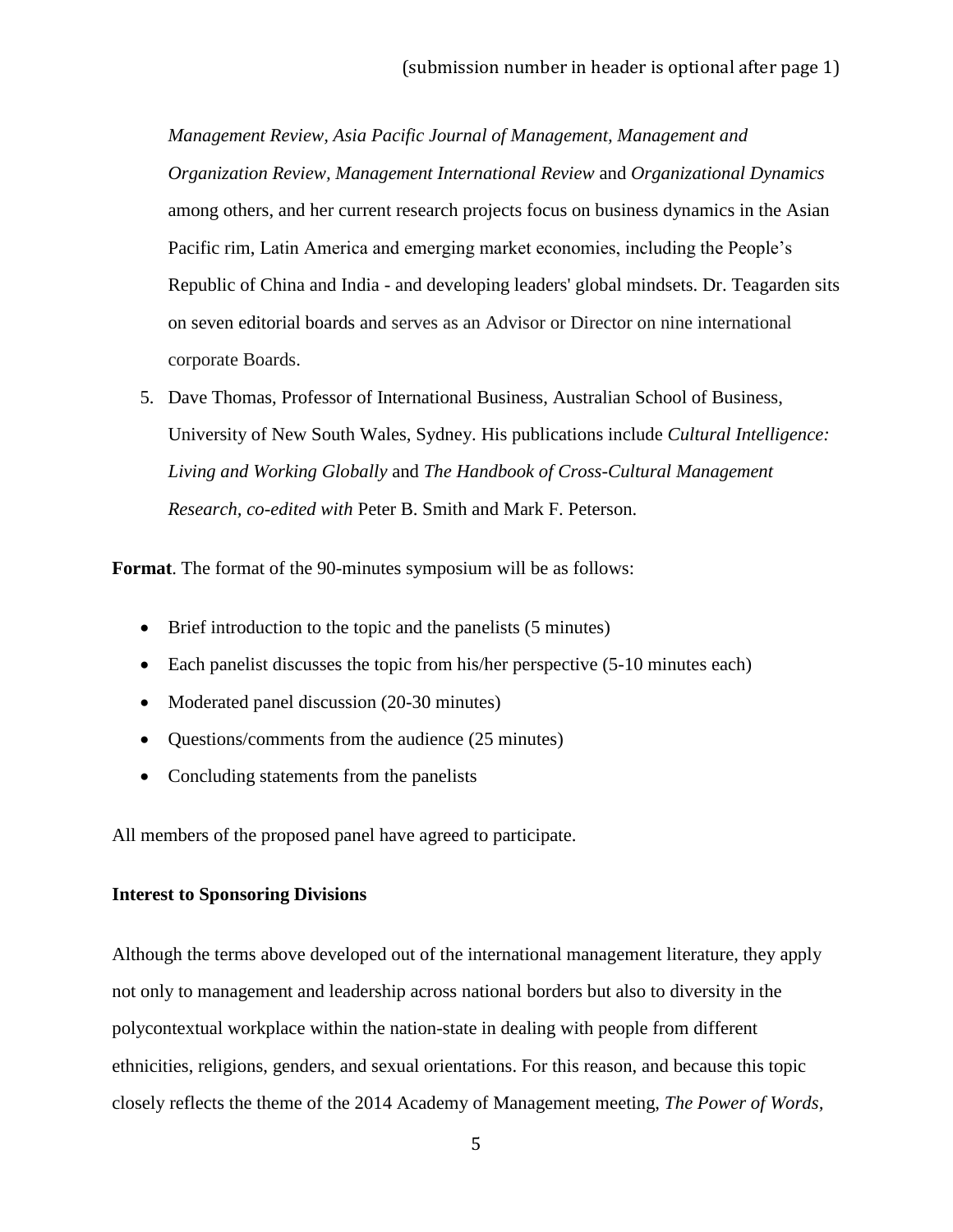this symposium is expected to draw wide interest from across the Academy, including - but not limited to - researchers and practitioners in International Management, Gender & Diversity in Organizations, Human Resources, and Organizational Behavior. Aligning the definitions and measures of the concepts and constructs that we use in different fields of management research will enhance our ability as researchers to discover new relationships and to shape future thinking in the management of diversity.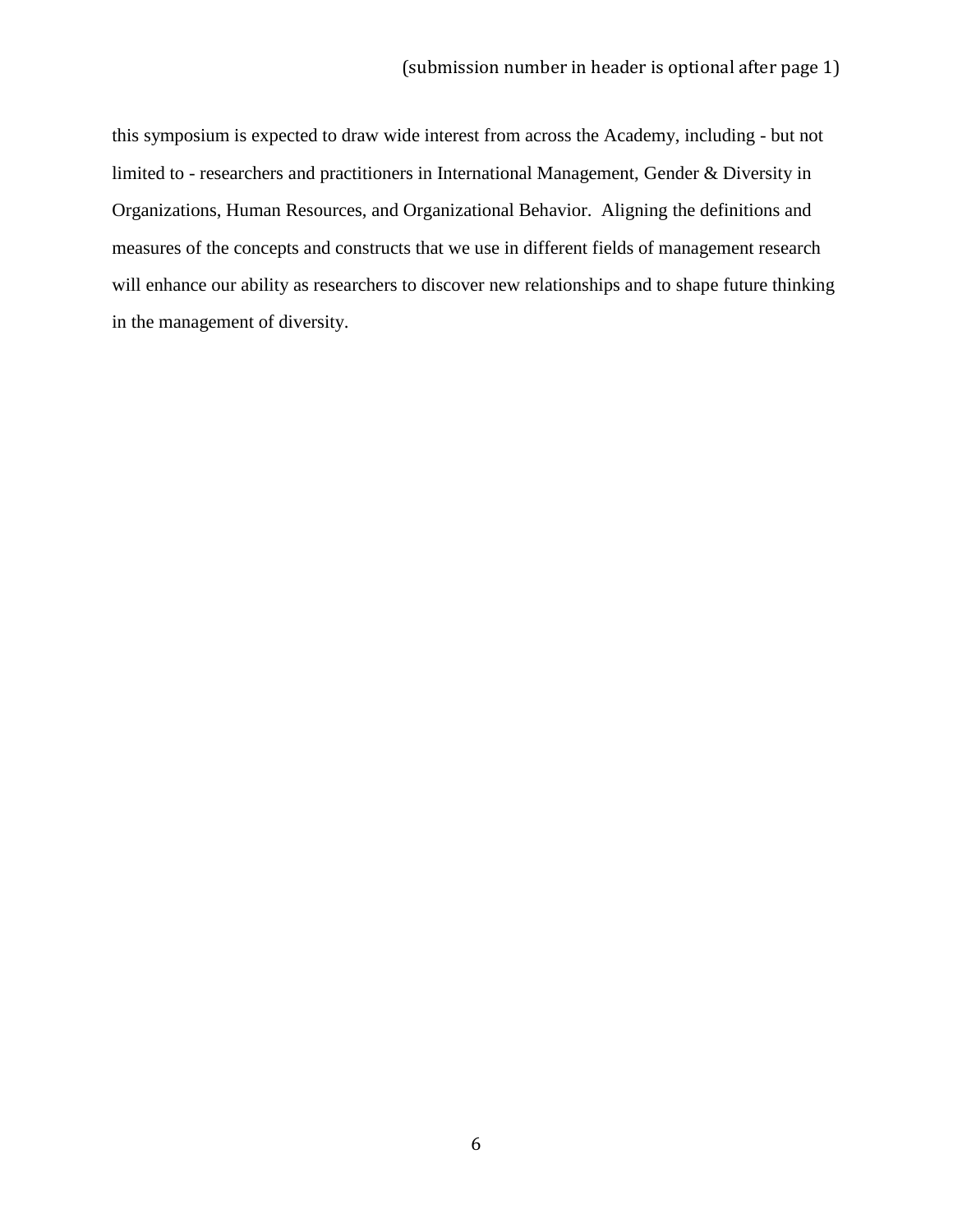## *Cultural Intelligence and Cross-Cultural Research*

Chris Earley

Dean, Krannert Graduate School of Management & School of Management Purdue University, USA

Cross-cultural and intercultural research has focused on drawing from core values as a basis for comparing and contrasting practices of work globally. In the past decade, increasing attention has been directed towards understanding the nature and capability of managers who work in various cultural settings in order to better understand their capacity to work effectively under such circumstances. However, a number of ideas and terms have been used loosely to denote the capacity or ability of an individual working in varying cultural settings including cultural intelligence, cultural competence, and cultural knowledge and global mindset. In this panel, I will describe the concept of cultural intelligence and how it relates to these other constructs and in relation to an individual's adaptation and functioning in various cultural settings.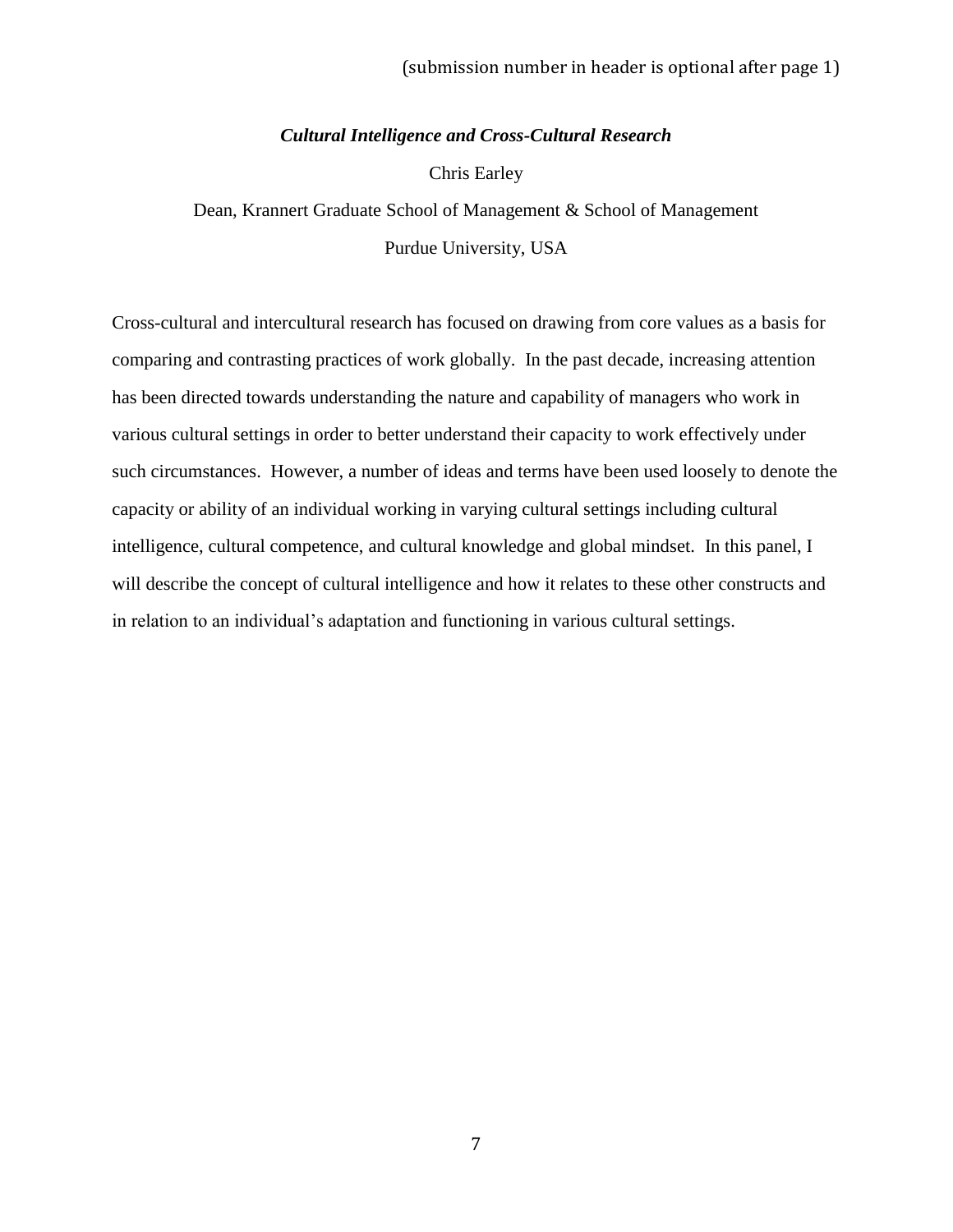#### *Measuring Cultural Competence: Searching for the Holy Grail?*

Tom Lenartowicz College of Business Florida Atlantic University, USA

For decades several fields of social sciences have been prodigious in defining cultural intelligence (CI) and cultural competence (CC), with many of these definitions conflicting and/or overlapping. Then, in 2002, Earley presented a definition of cultural intelligence that appeared to be comprehensive and objective: cultural intelligence "reflects a person's capability to adapt as s/he interacts with others from different cultural regions" (Earley, 2002: 283). Later on, Thomas built on this definition, "Cultural Intelligence incorporates the capability to interact effectively across cultures" (Thomas and Inkson, 2010) and then expanded it in a form of a manual of how an individual can become culturally intelligent.

As for cross-cultural competence, in 2006 Johnson, Lenartowicz and Apud offered a definition that so far has not been challenged in the IB literature: "Cross-cultural competence in international business is an individual's effectiveness in drawing upon a set of knowledge, skills, and personal attributes in order to work successfully with people from different national cultural backgrounds at home or abroad" (Johnson, Lenartowicz & Apud, 2006: 530).

Once the field of IB had the definitions and concepts of CC and CI in place, the next logical step would be to measure these constructs. Although the field made progress towards measuring CI, the same cannot be said about the CC. The words "work successfully" and "effectiveness" in the CI definition mean that cross-culturally competent manager will achieve pre-set business goals despite the cultural setting. So the difference between these two concepts is the difference between "knowing" and "doing." For example, to obtain a pilot's license, one must pass two examinations: first, the written one, where the candidate shows that s/he knows everything about flying (intelligence), and then the practical one where the candidate actually flies (competence).

8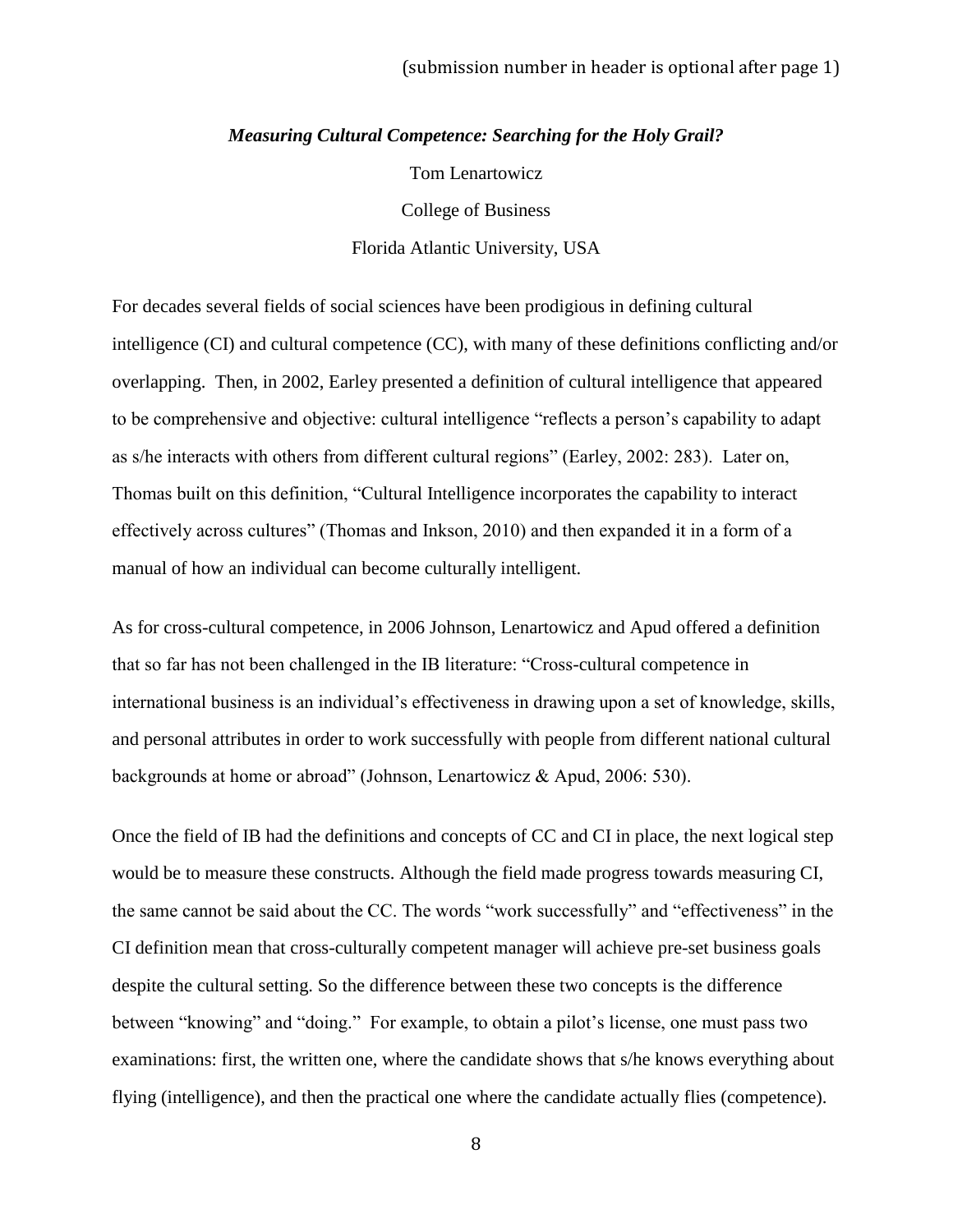The first can be assessed in a classroom situation or online, but the second requires an examiner to evaluate the candidate in the air and, if necessary, take over the controls from the candidate since crashing the plane as sign of failure is not an option. I am skeptical about our ability to measure cultural competence since it has eluded all the attempts that have been made so far toward measuring it. So although we have established a definition and a model for cultural competence, it appears to be unmeasurable in practice.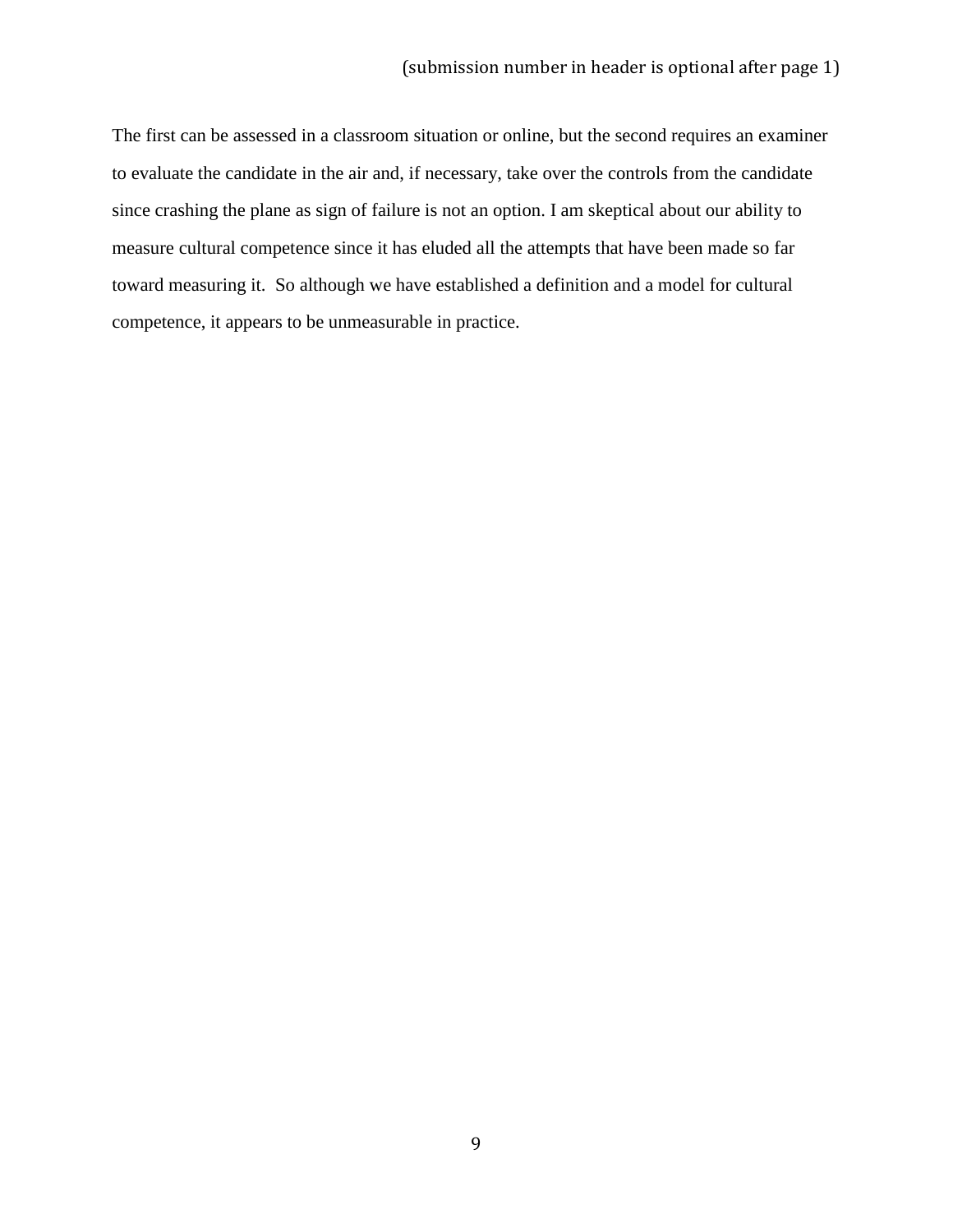#### *Beyond Our Models of Cultural Competence*

Mary B. Teagarden

Thunderbird School of Global Management, USA

In my work as an editor I seek manuscripts that (1) push the boundaries of the known -- for example, use of the GLOBE studies (House et al., 2004) in place of models such as the one developed by Hofstede (1980) since the latter provides a more contextually-grounded perspective (Shapiro, Von Glinow & Xiao, 2007); (2) use more complex theory to reflect and parallel the complexity of global business, such as the cultural intelligence work done by Earley (2002) or Earley and Ang (2003) in place of less complex, earlier work such as Goleman's (1995) emotional intelligence work or Vernon's (1993) social intelligence work; and (3) present a perspective that is more isomorphic with reality such as the comprehensive Global Mindset framework operationalized by Javidan and Teagarden (2011) in place of more fragmented crosscultural frameworks identified by Johnson, Lenartowicz and Apud (2006), or Holt and Seki (2012a, 2012b).

Cultural competence in a diverse work context is necessary, but not sufficient, for global leader effectiveness (Teagarden, 2007; Holt & Seki, 2012a, 2012b). There are signals of a developmental shift in global leadership (Holt & Seki, 2011a). Global leadership is no longer the domain of expatriates or senior executives in multinational organizations; it is necessary in any diverse work context (Teagarden, 2007). This portion of the symposium will focus on specifying challenges--beyond the cultural ones--inherent in the diverse work context that threaten global leader effectiveness and drive this shift. Using the Global Mindset Inventory framework (and critiques of that framework), I argue that moving beyond our focus on competing models and frameworks of cultural competence is essential for understanding global leader effectiveness. I

10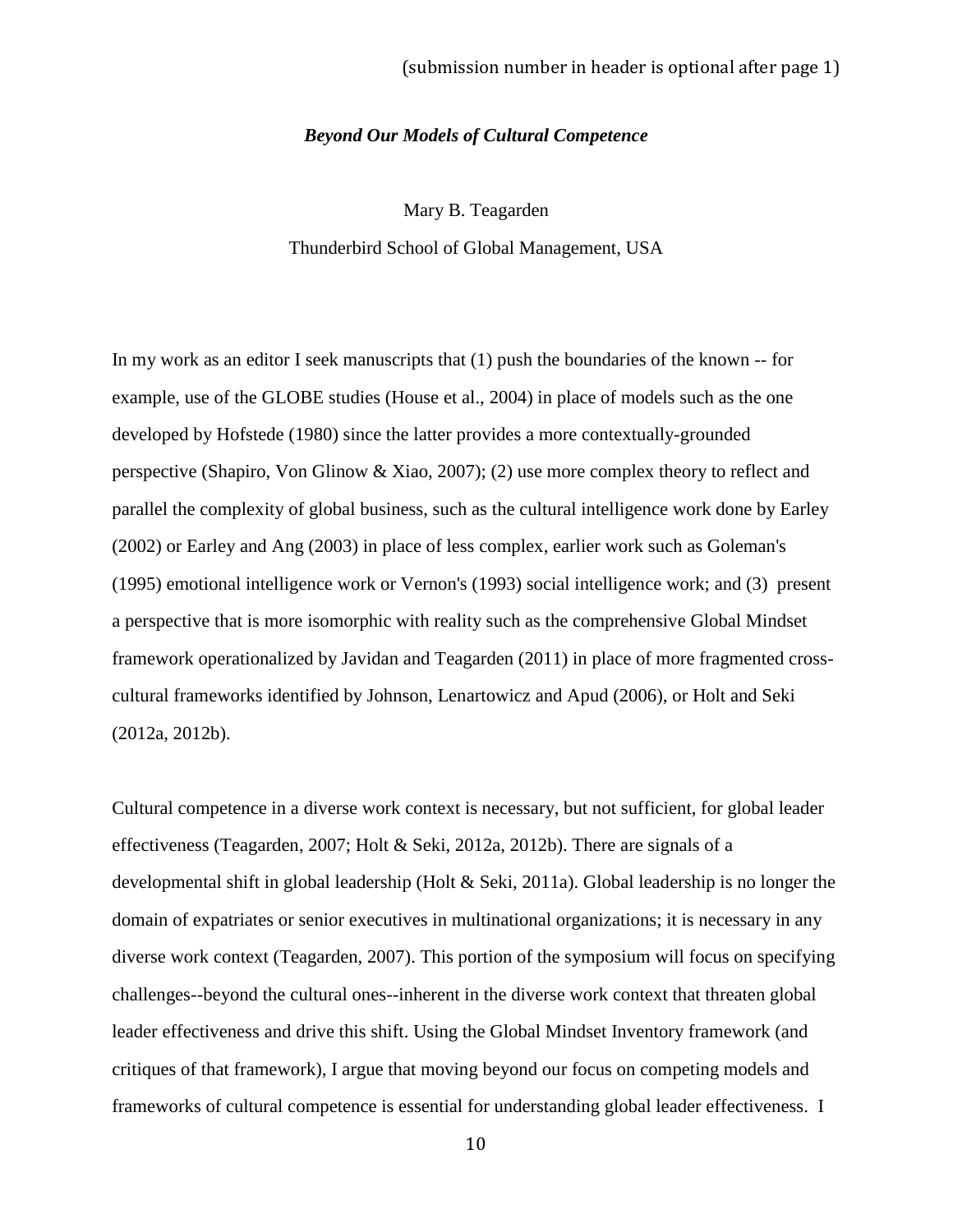use the Global Mindset Inventory (Javidan & Teagarden, 2011) as an example of how we might move our theory building forward.

Our literature addresses the challenge of multicultural effectiveness (Johnson, Lenartowicz & Apud, 2006, Holt & Seki, 1012a, 2012b). On the other hand, challenges that are often missed by our current models include the challenge of paradox given the panoply of contradictory signals and situations encountered in diverse work contexts (Osland & Osland, 2006; Smith & Lewis, 2011); and the challenge of appreciating individual differences within the context of cultural differences (Holt & Seki, 2012a). These are two of a much larger set of inadequately addressed effectiveness challenges that will be discussed. A well-developed Global Mindset (Javidan & Teagarden, 2011) is what enables a leader to effectively manage challenges such as these. More importantly, addressing the underexplored challenges will enable us to develop more robust models of global leader effectiveness.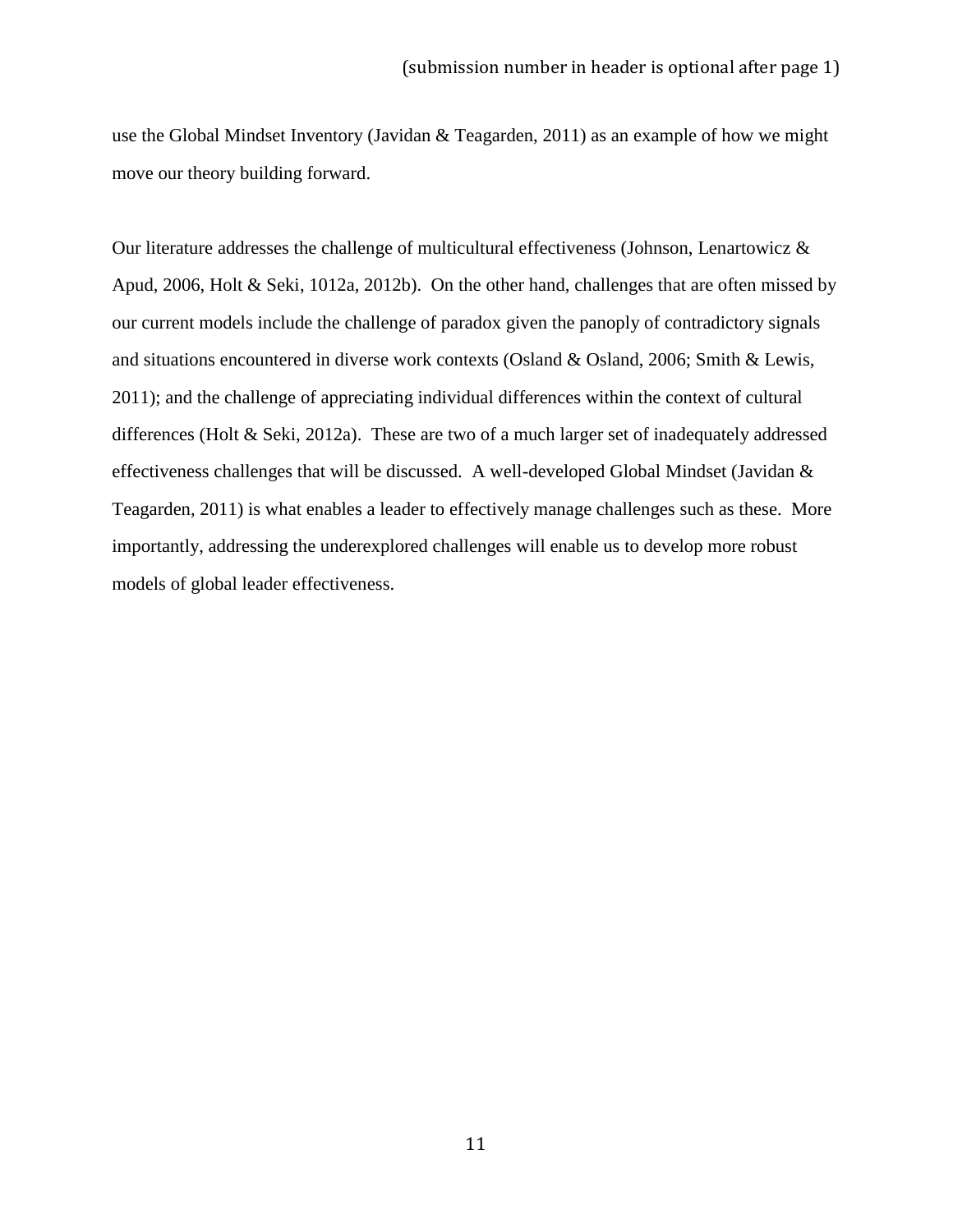# (submission number in header is optional after page 1)

#### *Cultural Intelligence: A New Theory Based Measure*

Dave Thomas,

Australian School of Business University of New South Wales, Australia

Cultural intelligence was introduced to the literature by Earley (2002, p. 274) as "a person's capability to adapt effectively to a new cultural context". This introduction was followed by two books (Earley & Ang, 2003; Thomas & Inkson, 2003), from which two somewhat different conceptualizations emerged. By far the most popular instrument to measure the construct is a twenty-item self-report questionnaire constructed by Ang et al. (2007). However, this measure does not capture the theoretical uniqueness of the cultural intelligence construct. In this presentation I discuss the development and validation of a short, theory-based, measure of *cultural intelligence.* It captures the original theoretical intent of a multifaceted culture general form of intelligence that is related to effective intercultural interactions. The validity of the scale was established with 3526 participants in five language groups from around the world. Results provide evidence for construct and criterion related validity of the measure. It indicates that cultural intelligence is a single latent factor consisting of three subordinate facets. In support of construct validity the measure is modestly related to but distinct from emotional intelligence and personality and correlates positively with several indicators of multicultural experience. With regard to criterion-related validity, it relates as predicted to several dimensions of intercultural effectiveness.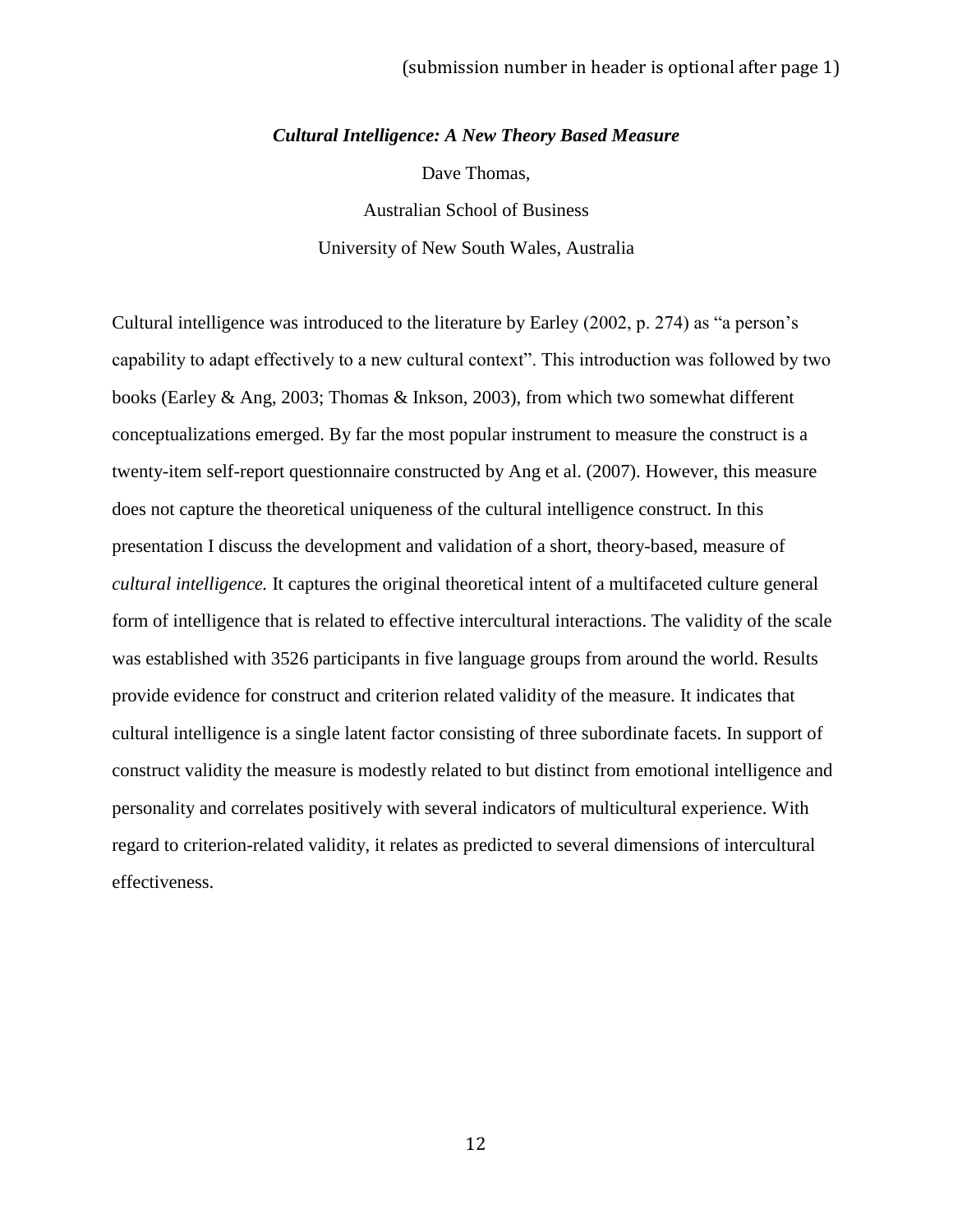## **References**

- Adler, N.J. (1983).Cross-cultural management research: The ostrich and the trend. *Academy of Management Review*, 8 (2): 226-232.
- Drucker, P. (1974). *Management: Tasks, responsibilities, practices.* New York: Harper & Row.
- Earley, C. P. (2002). Redefining interactions across cultures and organizations: moving forward with cultural intelligence. *Research in Organizational Behavior,* 24: 271–99.
- Goleman, D. (1995). *Emotional intelligence***.** New York: Bantam Books.
- Haire, M., Ghiselli, E. & Porter, L. W. (1966). *Managerial thinking: An international study.* New York: Wiley
- Hofstede, G. (1980). *Culture's consequences: International dimensions of work-related values*. Beverly Hills: Sage Publications.
- Holt, K & Seki, K. (2012a). Global leadership: A developmental shift for everyone. *Industrial Organization Psychologist: Perspectives on Science & Practice,* 5: 196-215.
- Holt, K. & Seki, K. (2012b). Global leadership begins with learning professionals. T&D, 66(5): 32-37.
- House, R. J., Hanges, P.J., Javidan, M., Dorfman, P.W. & Gupta, V. (2004). *Culture, leadership and organizations: The GLOBE Study of 62 societies.* Thousand Oaks, CA: Sage.
- Javidan, M. & Teagarden, M.B. (2011). Conceptualizing and measuring global mindset. In Mobley, W. H., Li, M., & Wang, Y. (Eds.) *Advances in Global Leadership*. Vol 6. Bingley, UK: Emerald Group Publishing.
- Johnson, J. P., Lenartowicz, T. & Apud, S. (2006). "Cross-cultural competence: Toward a definition and a model." *Journal of International Business Studies*, 37 (4): 525-543.